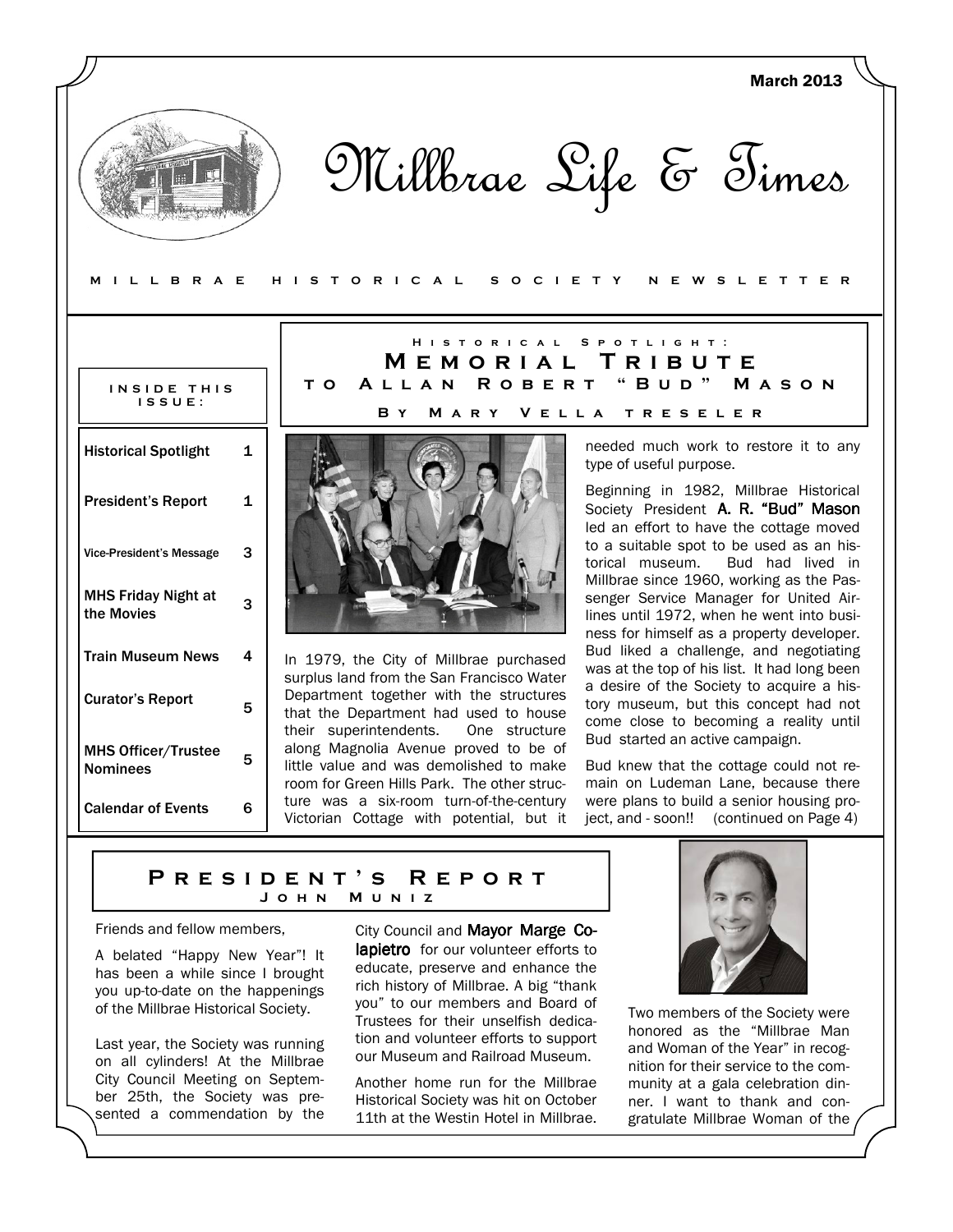MILLBRAE LIFE & TIMES

PAGE<sub>2</sub>

#### P R E S I D E N T 'S R E P O R T ( CONTINUED FROM PAGE 1)

Year Lois Way for her over 50 years of service to the

community and 20 years of service to the Millbrae Historical Society. Lois is a real sweetheart and a wonderful person, and I am honored to be her friend. Oh! By the way, I'm the Millbrae Man of the Year. I encourage all Millbrae citizens to support the annual Millbrae Man and Woman of the Year event. This is a wonderful civic event which only occurs in Millbrae - no other city



on the Peninsula comes close to recognizing their very own in this special way. I also encourage anyone who knows a deserving Millbrae volunteer to submit their name for recognition as next year's Millbrae Man or Woman of the Year.

On Saturday, December 8th, we had our second annual Children's Christmas Party at the Train Museum. Vern Bruce, Judy Cullina, Kimberly Beliso and the Millbrae Leo's Club provided refreshments, games, holiday caroling, a jumper castle, and Santa Claus himself (Dan Quigg). Thank you to all the volunteers and the Millbrae Historical Society Board of Trustees for providing the funding and for making the holiday season a little brighter for the kids of Millbrae.

Those who attended our annual Christmas Party on December 12th will remember it to be one of our best. Thank you to Dorothy Semke and her crew for the beautiful interior holiday decorations, and thank you Jack Gardner for decorating the outside of the Museum. Thanks to Dan Capodanno for serenading us with his accordion. A big thank you as well to **Paul Baxter** and his group Side Track. Paul and his band made this year's Christmas party a very special event. Everyone raved about the band and how well they played. Thank you to Santa (Joe Teresi) for entertaining all of us. Finally, I mustn't forget to thank Paul Larson for the great punch, Helen Habeeb for the meat balls, and Mary Vella Treseler for chairing our Christmas Party.

Our annual Installation of Officers and Trustees will be held on **Sunday, March 17** at 2:00 pm in Library Room "A". Mayor Gina Papan will be the installing officer. We will have refreshments and a special presentation on the 100th Anniversary of the Lincoln Highway (the nation's first transcontinental road), so come on down and join your fellow members for a great afternoon gathering.

Who doesn't like a fire engine? The Society is the proud new owner of a 1931 Ford Model AA Southern Pacific fire engine, fully restored and operational with a siren and flashing red lights. Our new fire engine is kept at the Train Museum along with our 1929 Ford Model AA REA (Railway Express Agency) delivery truck. Special thanks to member **David Hannigan** who restored both the fire engine and the REA truck. Come on down to the Train Museum with your camera, children, and grandchildren and get a picture on the fire engine. I guarantee you will feel ten years old again!



The **Friday Night at the Movies** series is returning to the Millbrae Museum on Friday, April 19 at 7:00 pm. We will be starting the series with a tribute to the musicals produced during the golden age of Hollywood, 1930-1959. Our first showing of the season will be "Broadway Melody of 1940", staring Fred Astaire, Eleanor Powell and George Murphy. The dancing in this movie is incredible - Fred and Eleanor are at the top of their form. So come on down, bring your popcorn, and get a front row seat. No reservations required, always free to all!

Thank you to everyone - our Millbrae Historical Society Board of Trustees, our docents and members - who do so much in support of our museums. We are very fortunate to have museums which are actual living history in our city. Both the Millbrae Museum and Train Museum are over one hundred years old and reflect the past as our forefathers lived it.

Hope to see all our friends and neighbors at one of our upcoming events. Remember our motto, "The past is our key to the future"

#### John Muniz John

MHS President (2008 - present)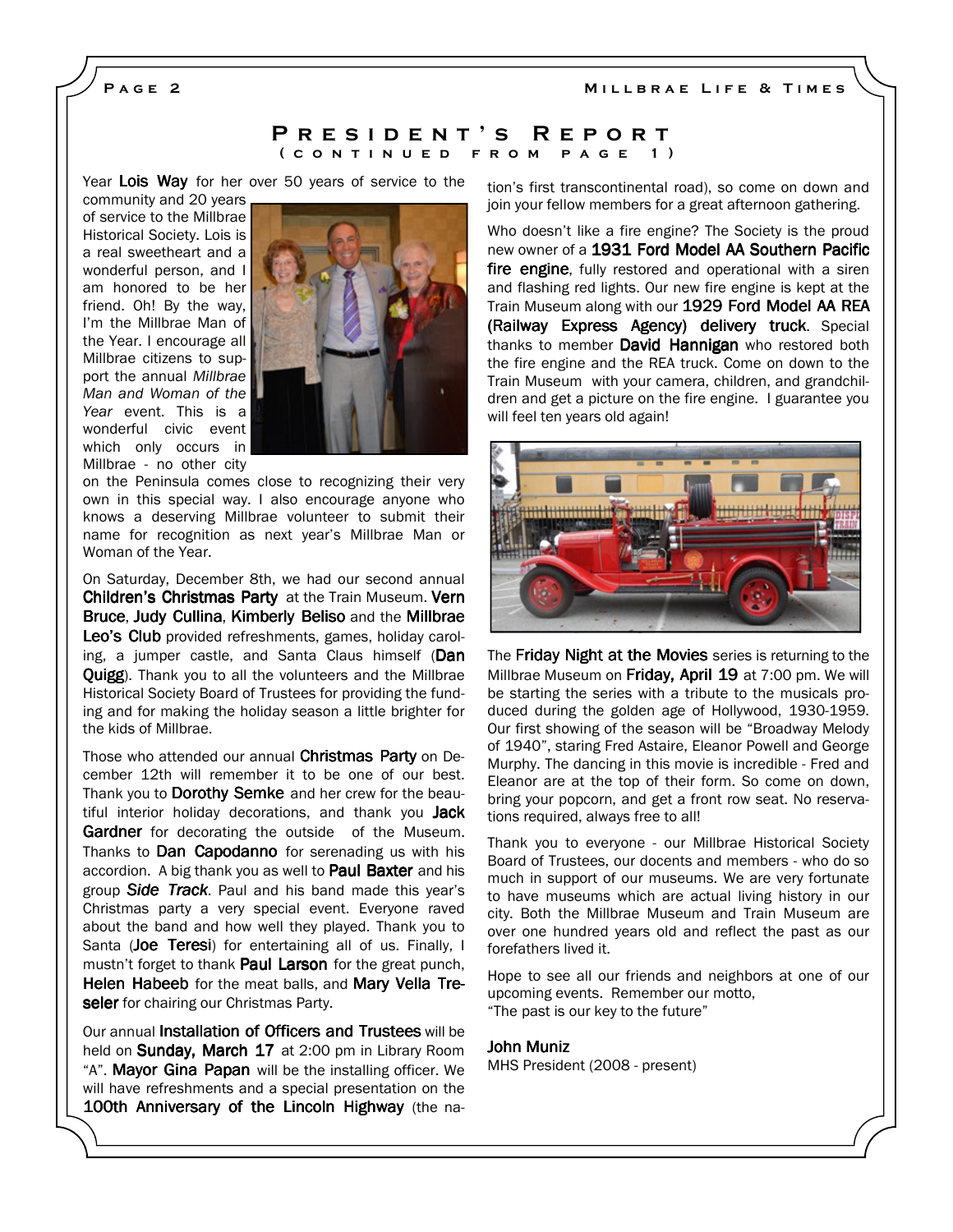M I L L B R A E L I F E & T I M E S A G E 3

## VICE - PRESIDENT'S **MESSAGE** PAUL LARSON

Below is an article I recently wrote for the Daily Journal, which I thought would be an interesting item to present in the MHS Newsletter too:

A number of milestones have been crossed recently, including the Chapel of the Highlands 60th Anniversary on October 5, 2012. Backtracking a bit, it was in 2007 that the Millbrae Chamber of Commerce and the Millbrae Rotary Club honored the Chapel of the Highlands as "Business of the Year" during their Chamber Excellence Awards dinner. Now forwarding to January 24, 2013, the Millbrae Chamber of Commerce and the Millbrae Rotary Club have honored the Chapel of the Highlands as recipient of the "Chamber Beautification Award". In addition, that same evening we were proud to witness Robert Lee, Secretary/Treasurer of the Chapel of the Highlands, installed as the new Millbrae Chamber of Commerce Board Chairman by Millbrae Vice-Mayor Nadia Holober. It was a pleasant surprise to hear many kind words of gratitude expressed by Millbrae Chamber CEO Ed Banayat, along with commendations from Millbrae Mayor Gina Papan, State Senator Jerry Hill, State Senator Leland Yee, and Congresswoman Jackie Speier, and a nice letter from the Millbrae Education Foundation. Well wishes were expressed by outgoing Board Chair Ron Frediani, former Millbrae Mayor Janet Fogarty, former Millbrae Mayor Dan Quigg, and Immediate Past Millbrae Mayor Marge Colapietro.



It is well known that the Chapel of the Highlands has a reputation for being a caring ally to turn to for those who've lost a loved one, and



for those who need our guidance in planning for the future. Because of our good character and high standards, we've been honored time and time again by receiving a good number of awards and accolades. I understand that this is a way for the community to say "thank you" to us for doing a good job, but I feel that it is my responsibility to express thanks many times over back to the community for supporting the Chapel of the Highlands since 1952. It is my honor to give back and serve where I can to continue in making the community a better place.

Attached to this newsletter are my best wishes for your health and happiness,

Paul Larson Vice-President Millbrae Historical Society

# Millbrae Historical Society Presents Friday Night at the Movies



WHAT: Come watch classic movies from the Golden Age of Hollywood.

WHERE: Millbrae Museum 420 Poplar Avenue

Bring your own popcorn and a spouse or friend for a fun Friday night on the town!!

| <b>Title</b>             | Year  | <b>Star</b>         | Date and Time |                   |
|--------------------------|-------|---------------------|---------------|-------------------|
| Broadway Melody of 1940  | 1940. | <b>Fred Astaire</b> | 04/19/2013    | $7:00 \text{ PM}$ |
| Singing in the Rain      | 1952  | Gene Kelly          | 05/17/2013    | $7:00$ PM         |
| The Barkleys of Broadway | 1949  | <b>Fred Astaire</b> | 06/21/2013    | $7:00$ PM         |

| <b>ate and Time</b> |                     |
|---------------------|---------------------|
| 19/2013             | 7:00 P <sub>N</sub> |
| 17/2013             | 7:00 PV             |
| 10110112            | $7.00 \text{m}$     |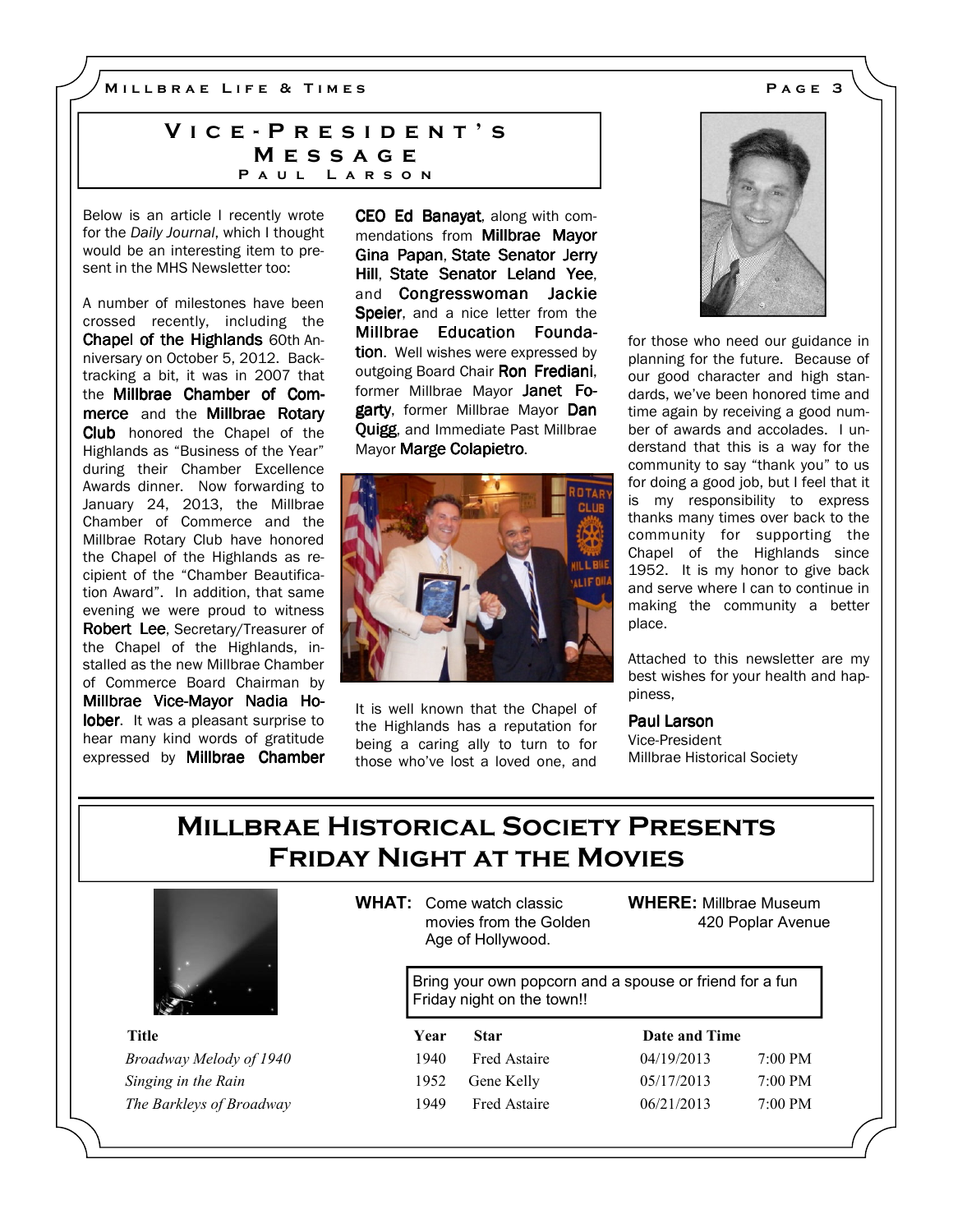P A G E 4 M I L BRAE LIFE & TIMES

| TRAIN MUSEUM NEWS        |  |
|--------------------------|--|
| ELIZABETH FURBER, EDITOR |  |
| VERN BRUCE, REPORTER     |  |

Our Train Museum has recently received a magnificent donation. Life members David and Dianne Hannigan have once again donated a fully-restored vintage Ford truck. (In November 2011 they donated a 1929 Ford Model AA Railway Express Agency delivery truck.) This time they have donated a 1931 Ford Model AA fire engine that replicates one that the Southern Pacific Railroad would have used. As with the 1929 Ford, every detail was paid meticulous attention to in the restoration process. The project even includes all the hoses, axes, nozzles, water pump, lights and siren that were used on such fire apparatus.

Many thanks go to our docents that have volunteered numerous hours of their time to show visitors our wonderful museum. These





volunteers are: Joseph Bonavia (our newest member); Robert Gorran; Gino and Gerry Micheli; Richard Kennedy; and Vern, William and Theresa Bruce.

Please do come by and visit us on a Saturday to see both trucks, as well as the museum and Pullman car. We're open from 10 am to 2 pm.

## TRIBUTE TO BUD MASON ( CONTINUED FROM PAGE 1)

Bud was confident that if they could raise the funds to move the cottage, the rest of the funding would fall into place when everyone realized what a great asset the museum would be to the community. He and the Society achieved the first big step when they negotiated a donation of \$25,000 to move the cottage ten blocks through Millbrae streets and traffic. The civic center complex near the library was selected as the site for the new Millbrae Historical Museum.

The initial fundraising hurdle had been overcome. Now, the hard task of getting community leaders and business people involved needed to be addressed. Here was where Bud's business and negotiating skills were of great advantage. Money was needed, but labor would be the highest cost in the restoration. Therefore, he concentrated his efforts on asking local firms for their help in donating material and labor.

Bud began making telephone calls and more telephone calls. Unfortunately, during the early stages of the project, most of the contractors and business people were not interested or could not afford to donate their labor or funds. Bud noted that, by far, the majority of labor was being contributed by members of the Society itself. Thousands of hours were volunteered. Finally, after many disappointments, bit-by-bit a few contractors and suppliers of materials began to respond and give assistance to the Society. There is a plaque with the names of contributors displayed in the Millbrae Museum.

Once the cottage was moved, Bud oversaw and coordinated all the activities and labor, such as construction of the building foundation, installation of all new plumbing, electrical, roof, rain gutters and sidewalks, as well as the restoration of all floors, walls, ceilings, and lighting fixtures throughout. All summed up, a total of \$184,000 in donated labor and materials went into this project.

Bud noted that due to the outstanding efforts of Society volunteers, as well as the support from the community and contractors that came forward, a "beautiful gem of a museum" came into being - one for which the Millbrae Historical Society and all of Millbrae can be exceedingly proud. The opening of the

Millbrae Museum in 1987 was the centerpiece of the Millbrae Historical Society after long hard years of work and dedication.

The following obituary appeared in the Daily Journal on August 24, 2012 following Bud's passing:

Allan Robert "Bud" Mason, born April 6, 1926 in Genoa, Nevada, died suddenly August 4, 2012 in Burlingame.

Husband of the late Virginia Vance Mason for 54 years. Father of Bruce Allan Mason (his wife Becky) of Houston Texas and the late Carol Virginia Mason.

Founding member and chairman of the Millbrae Lions Club White Cane Days. Received the 1997 Millbrae's Living History Award for significant historical contributions and community service. He donated time tirelessly to help establish the Millbrae Historical Museum and was the president of the Millbrae Historical Society from 1982-1987. Bud was also honored as 1998 Millbrae Man of the Year.

Let us never forget the contributions of Bud Mason to MHS and Millbrae.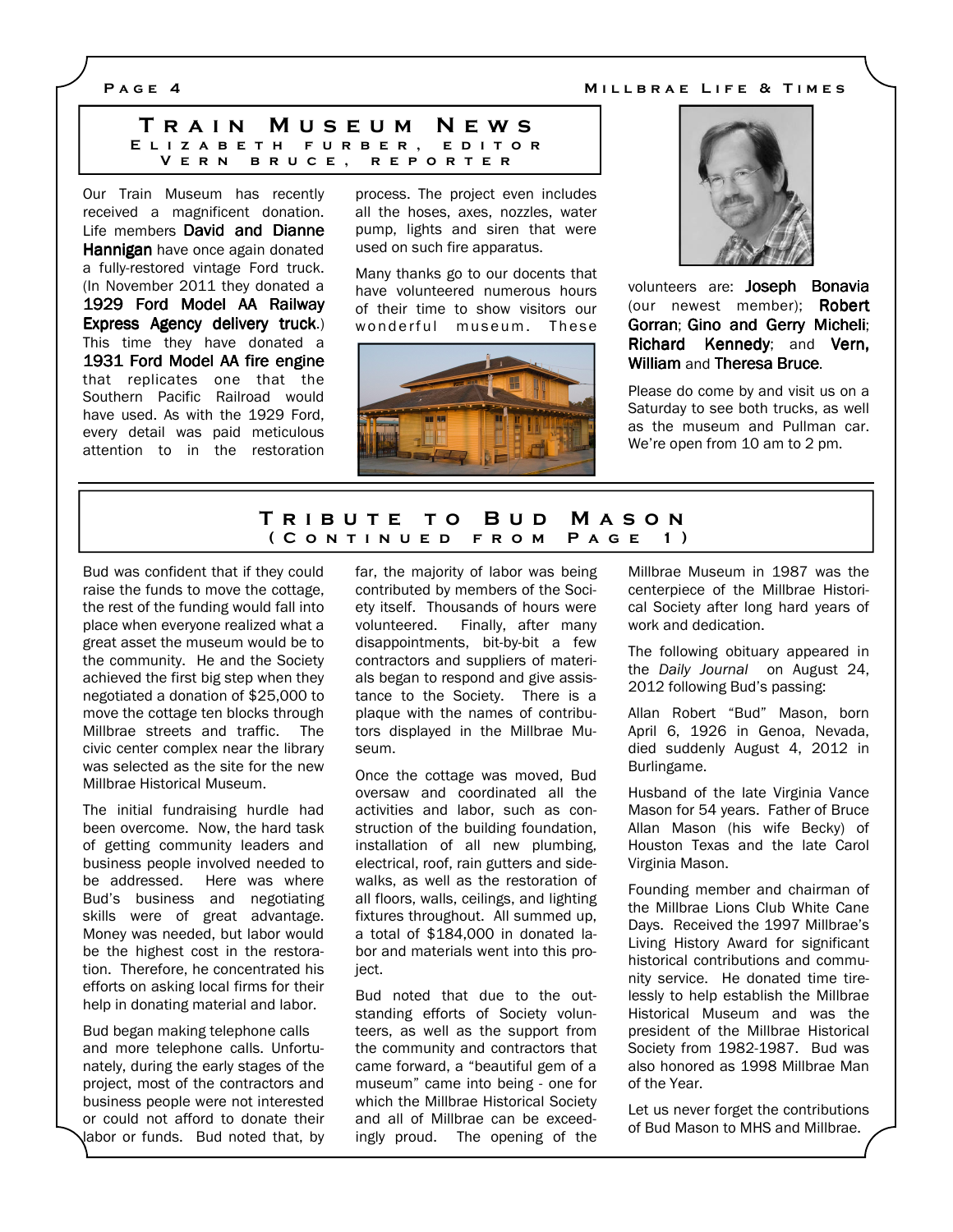MILLBRAE LIFE & TIMES **EXECUTE:** PAGE 5

#### C U R A T O R ' S R E P O R T A L M A M A S S O L O D O R O T H Y S E M K E

On September 12th, local resident David Hartley donated a beautiful 100-year-old Dresden-like figurine that once belonged to his mother-inlaw and was inherited by his wife around 50 years ago. It is a mustsee item located in the bookcase in the Fran Baxter Room. He also donated a coffee drip-a-lator, circa 1920s. Thank you David for helping to enhance our Museum!

It was a great pleasure to have Ron Ucovich, a member of the Alameda Museum, visit us on September 15. It was so nice to compare notes with him. For information on the Alameda Museum, visit their web site at www.alamedamuseum.org.

The display case of the **Millbrae** Police Department has been revamped. The exhibit on Frank Palmieri, the legendary first Police Chief of Millbrae, has been upgraded with the addition of the original badge he wore during his service and the beautiful silver and brass belt buckle given to him in 1932 by Ogden Mills, grandson of Darius Ogden Mills. We thank Jim Palm**ieri**, son of Chief Palmieri, for this wonderful donation to our Museum. Thanks also to member Clay Priola for his help in setting up the display case.

On September 27, Kevin from State Senator Leland Yee's office visited the Museum and was greatly impressed. We enjoyed his visit. Our lovely Mayor Marge Colapietro also came to visit the Museum as it was National Museum Day.

A thank you to **Paul Larson** for his donation of old Chamber of Commerce records.

On Friday, September 19, we



opened the Museum for the Mills High School Class of 1962 in celebration of their 50th High School Reunion. All of our Mills High School yearbooks were on display for the visitors to enjoy. Alma Massolo and **John Muniz** served as Museum curators for the special event.

Our annual Yard Sale was a great success. A profound thank you to all who donated articles and those that worked so hard setting up the displays and pricing the articles.

Alma Massolo , Curator Dorothy Semke, Asst. Curator

## M H S 20 1 3 - 1 4 O F F I C E R / T R U S T E E N O M I N E E S

The MHS Nominating Committee has placed the following names into nomination to serve as MHS Officers and Trustees for the year 2013-14:

Vice-President: Paul Larson Treasurer: Vern Bruce

952-6464

President: John Muniz Secretary: Alicia Espinoza Parliamentarian: Mary Vella Treseler Trustees: Paul Larson, John Muniz, Madelyn Richardson, and Joe Teresi

# Please patronize our Millbrae Historical Society Lifetime Business Members:

Corey, Luzaich, Pliska, de Ghetaldi & Nastari LLP 700 El Camino Real Millbrae, CA 94030 (650) 871-5666

**BUSINESS - SALESMEN - HOME & CONDO OWNERS - APT. RENTERS** 

MATEO AVE. MINI-STORAGE

1162 SAN MATEO AVE., SO. SAN FRANCISCO 94080 Security - Fireproof Concrete Bldg.

Lockers 4x4 to 16x12 - Self Stor. - Own Lock

9:30 to 5:00 PM Monday Saturday Closed Sundays

FULLY EQUIPPED, RADIO DISPATCHED MOBILE UNITS COMPLETE LOCKSMITH SERVICES FOREIGN CARS - SAFES



**MILLBRAE LOCK** 

VERNON W. BRUCE, C.M.L. CA LIC. LCO 674 www.millbraelock.com